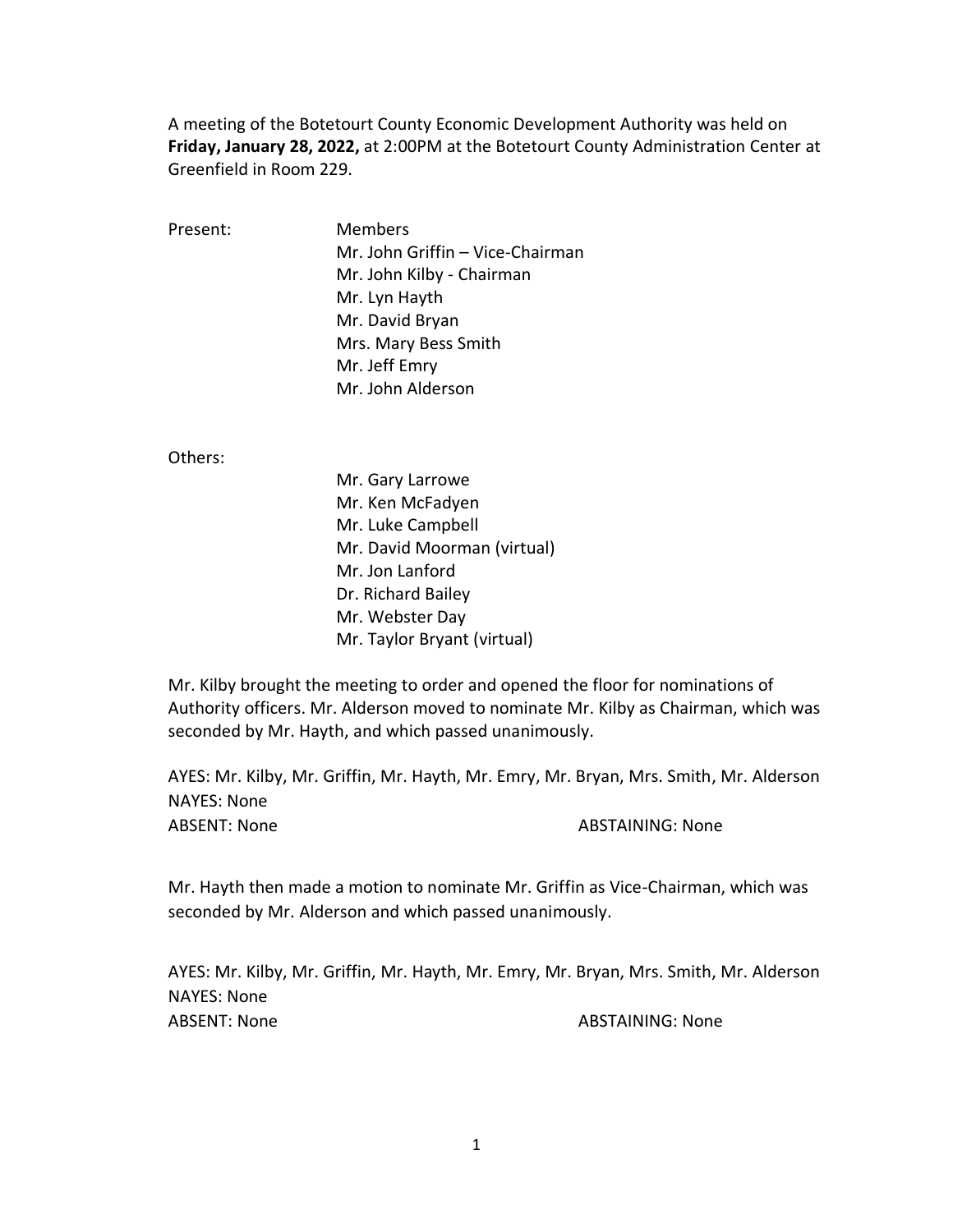Mr. Kilby then made a motion to nominate Mr. Larrowe as Secretary-Treasurer, which was seconded by Mrs. Smith and which passed unanimously.

AYES: Mr. Kilby, Mr. Griffin, Mr. Hayth, Mr. Emry, Mr. Bryan, Mrs. Smith, Mr. Alderson NAYES: None ABSENT: None ABSTAINING: None

Mr. Kilby asked if there be anyone from the public who wished to make a public comment. Being none, he asked if there be a motion to approve the minutes from the meeting held on December 22, 2022. Mr. Griffin made the motion to approve, which was seconded by Mr. Emry, and which passed unanimously.

AYES: Mr. Kilby, Mr. Griffin, Mr. Hayth, Mr. Emry, Mr. Bryan, Mrs. Smith, Mr. Alderson NAYES: None ABSENT: None ABSTAINING: None

# Financial Reports: Ken McFadyen

Mr. McFadyen reported that, due to staffing shortages, Preferred Business Solutions was not able to provide financial reports for December of 2021, but that the reports would be sent via email in the next week to be approved for the next EDA meeting.

Mr. McFadyen then introduced Mr. Corbin Stone to give the FY-21 Audited Financial Report, which he conducted virtually. Mr. Stone presented the audit report and referred to the packet of information provided to the EDA. On June 30, 2021, the Authority's total assets equaled \$10,705,702 with total liabilities at \$1,611,164, resulting in a total net position of \$9,094,534. The audit resulted in an unmodified opinion; however, there is a material weakness involving the need for a procedure to review new and existing contracts that create financial obligations for the Authority.

After his report, he then opened the floor to questions. Mr. Bryan asked about the recommendation in the report regarding the EDA growing in assets and if the recommendation of the report resulted in some write downs in current value of the holdings, or if it was a normal procedural change to make sure the EDA doesn't get too far ahead of itself. Mr. Stone replied that it was a normal procedure and that the material weakness in the report means that the audit finds that the financial statements are still materially correct. He also said that EDAs are unique to keep track of due to the transactions for agreements taken place today may not manifest until years later, and because of this the agreements need to show in the financial statements either as an asset or a liability. He then mentioned that the report shows the "growing pains" of the EDA because its net position has grown so quickly in a short amount of time.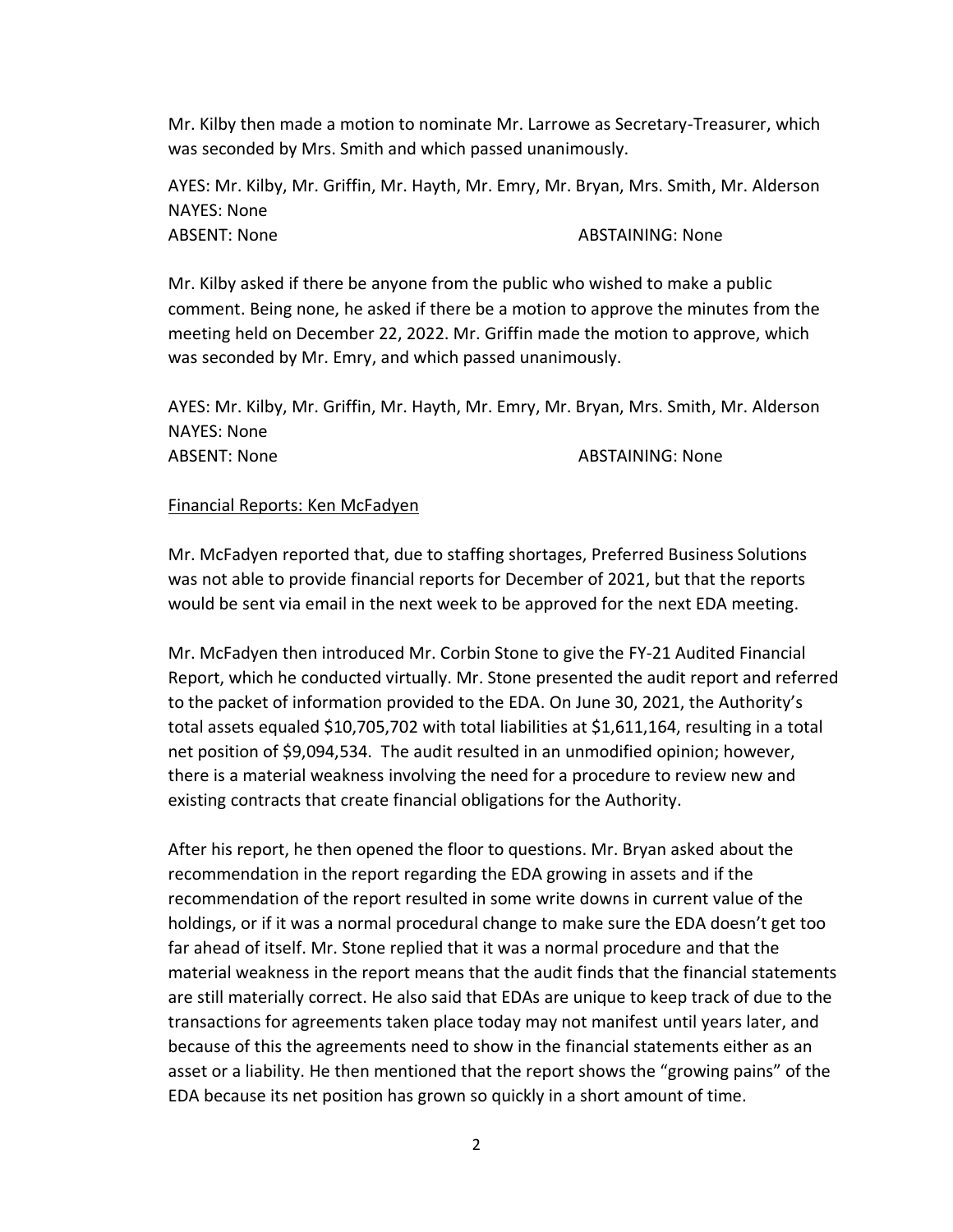Being no other questions, Mr. Kilby asked if there be a motion to accept the Audit Report as presented. Mr. Alderson made the motion to accept the Audit Report, which was seconded by Mrs. Smith and which passed unanimously.

AYES: Mr. Kilby, Mr. Griffin, Mr. Hayth, Mr. Emry, Mr. Bryan, Mrs. Smith, Mr. Alderson NAYES: None ABSENT: None ABSTAINING: None

## Presentation of Draft Fiscal Controls Policy – Ken McFadyen

Mr. McFadyen noted the draft of the fiscal controls policy which was reviewed by the Finance Committee consisting of Mr. Griffin and Mrs. Smith. Mr. McFadyen said the recommendation was to present this policy as a draft and if it is acceptable, then it can be approved at the next meeting.

Consideration of Shooting Star Way Right-of-Way Conveyance to Botetourt County and Permanent Utility Easement to Western Virginia Water Authority for Sanitary Sewer Line Serving Munters – Jon Lanford

Mr. Lanford said that all the action has been taken regarding this project and that his presentation is just an update on the transfer of the easements for the sanitary sewer lines that would serve Munters and the right-of-way necessary to build a road, since the EDA owns both properties. Mr. Lanford then showed maps and drawings of the locations of the easements. He said that the sewer extension is substantially completed, which is roughly twenty-nine days earlier than what the contract proposed. As for the right-of-way, Mr. Lanford said a significant part of that right-of-way is being secured from Pratt Industries. Mr. Lanford said the easement would go from the EDA to WVWA and the right-of-way would go from the EDA to the County where it would await another transfer to VDOT.

Mr. Bryan asked if there were any wetlands that would be disturbed by the right-of-way road project. Mr. Lanford replied that there was a stream crossing and that the road would be constructed in two phases. The first phase would be a build leading up to the stream and, once the permit to cross the stream arrives in April, the second phase would complete the project.

Virtual Presentation from the Virginia Economic Development Partnership – Debbie Melvin, Susan Deusebio, Nate Day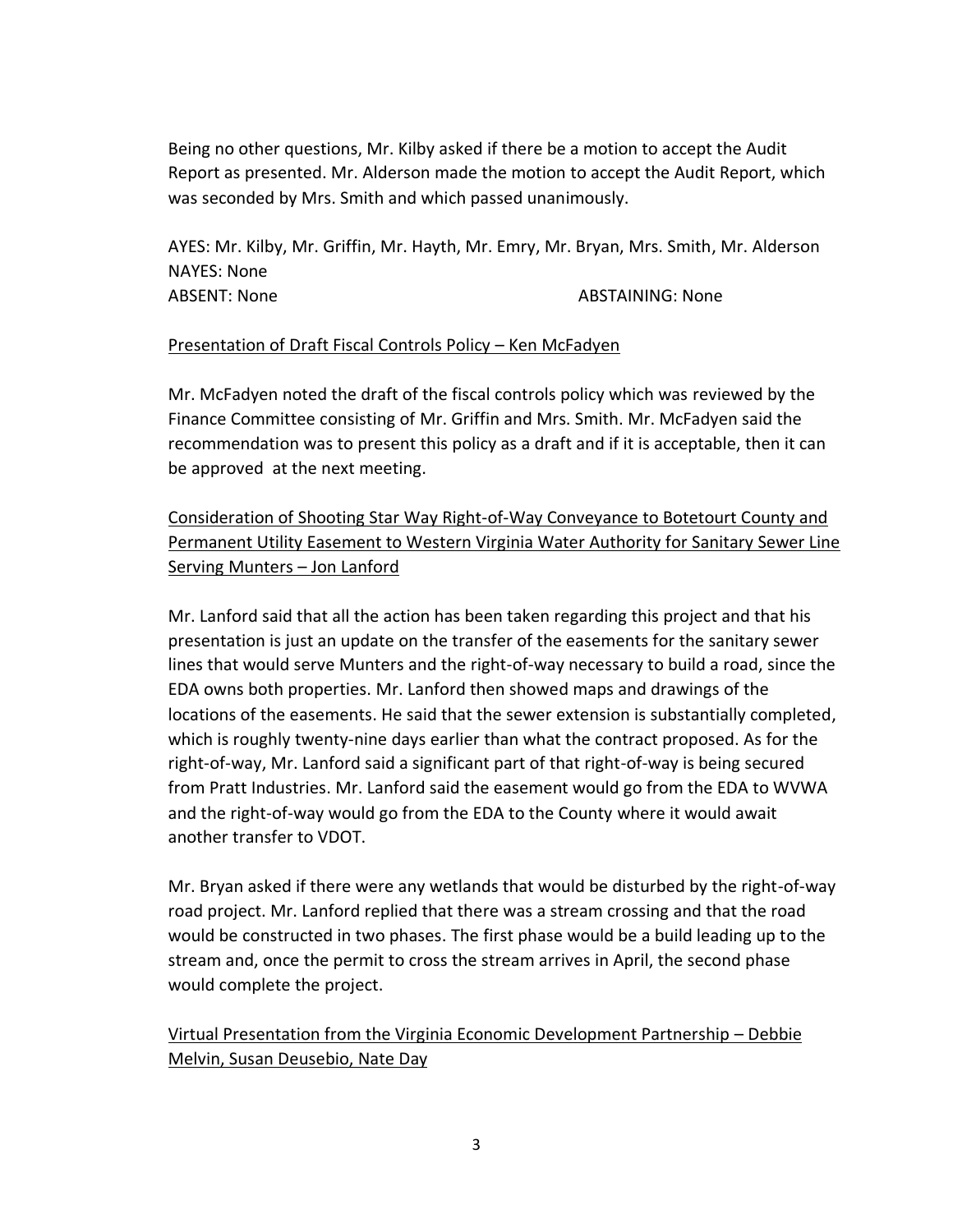Mr. McFadyen introduced the VEDP team and mentioned what VEDP does to directly help the businesses within the County. The VEDP team then presented on many of their different programs and grants that are available to businesses and what it is that they do to attract prospects to localities, like Botetourt, for the Commonwealth of Virginia. After the presentation, the VEDP team opened the floor to questions. Mr. Bryan mentioned that years ago he had been on a trade mission to Asia with VEDP for his company, Gala Industries, and that many companies in Botetourt could benefit from having discussions with VEDP about exporting long before they are ready to export. He said that VEDP had helped Gala Industries in ways that can't be fully comprehended in dollars due to their knowledge of the export industry, which saved the company time, money, and prevented undue stress on their workforce. Mr. Nate Day replied that VEDP is happy to help with the heavy lifting of foreign markets for the businesses in Botetourt so that they can focus on what they do best. The VEDP team then remarked on the quality of businesses in Botetourt and the quality of the County's economic development leadership.

# Update on Financing of Capital Improvements to Public Facilities, Including Courthouse Improvements and VWCC Building – Taylor Bryant

Mr. Kilby introduced Mr. Taylor Bryant of VML-VACO Finance to give an overview and presentation regarding the financing options of the Courthouse and Greenfield expansion projects. He gave an overview of the memo he'd sent as well as what was discussed in the last meeting. He then went on to say that the Fed intends to raise interest rates in March following the March  $15<sup>th</sup>$  and  $16<sup>th</sup>$  meetings. He said that if the County waited until the May pool, they would be behind that higher interest rate, thus adding around \$1.2 million dollars in interest to the projects. To get ahead of this interest hike, the option of doing a Stand-Alone Issue was brought up to lock in the current, lower interest rate. He said that the credit rating of the County would probably be strong enough to withstand a Stand-Alone Issue and wouldn't be too much different than the VRA option in May.

Mr. Bryant then presented on the underwriting evaluation. He explained that the underwriters would buy the bonds from the EDA and then sell them to institutional investors, market funds, trusts and the like. He mentioned that RFPs were sent out to five of the largest underwriting firms in the country and that three submitted proposals. He then talked in detail about the underwriters who had submitted proposals.

Mr. Kilby then announced to the EDA that this is now one bond instead of the two and a half to three bonds that was initially discussed. He said that it was his understanding that the EDA would lease the Courthouse to Botetourt County. Mr. Hayth asked for clarification for why the EDA was issuing one bond instead of multiple bonds. Mr. Bryant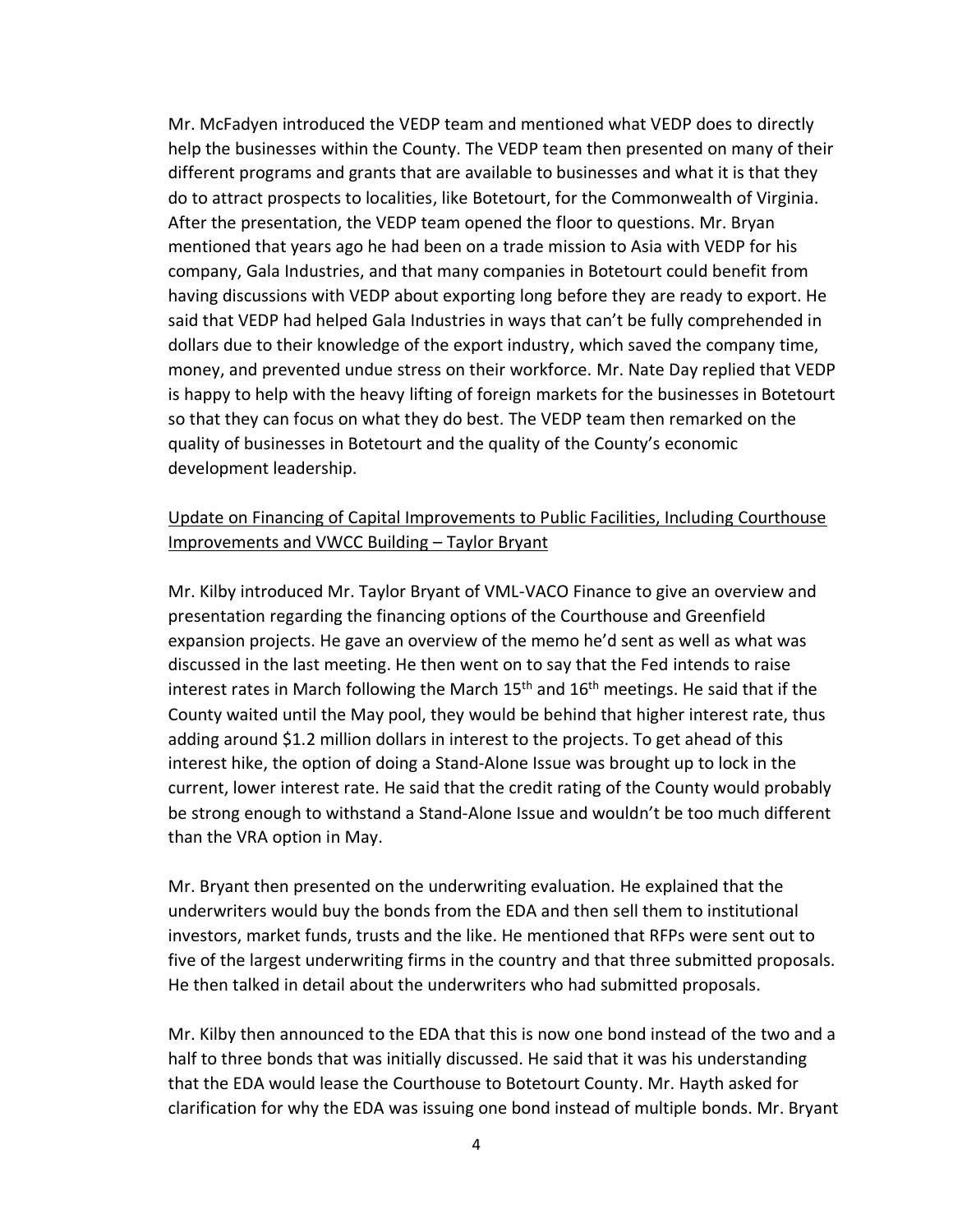said that the option to go with two bonds, one of them being the Community College expansion for \$3.5 million, was not enough to be profitable according to the underwriters, and one bond with both the Courthouse and Community College projects included was more appealing. Mr. Kilby mentioned that the committee to discuss these projects included Mr. Webster Day who gave his opinion on the matter. Mr. Larrowe then mentioned that he wanted to disclose that he has been on the board of the Virginia Local Government Finance Corporation, which works with Mr. Bryant, for many years and is now acting Chairman of the board (which is a non-compensated position).

Being no other questions or comments, Mr. Kilby asked if there be a motion to approve the financing of the Botetourt County Courthouse and Virginia Western Community College expansion as presented. Mr. Griffin made the motion, which was seconded by Mr. Hayth and which passed unanimously.

AYES: Mr. Kilby, Mr. Griffin, Mr. Hayth, Mr. Emry, Mr. Bryan, Mrs. Smith, Mr. Alderson NAYES: None ABSENT: None ABSTAINING: None

### Lease Agreement with the Community College System – Jon Lanford

Mr. Lanford presented a draft of the lease agreement based on the prior lease agreement with the Community College system. He noted two terms in the draft: one for the lease of the temporary modular units, and the second for the new expanded space once it is completed. He said that there wasn't a schedule for the lease payments yet as it would be determined by the actual construction cost once the project is complete since the total cost could escalate or lessen depending on possible change orders and other unforeseeable issues. He said that the total annual cost would be \$299,621 and that the Community College system has been paying \$345,000 over the course of the initial term, which leaves a net of \$45,379 for the Community College to pay for the utilities which will be in the Community College system's name. Mr. Kilby then asked, if the utility costs were more than the net amount, if the Community College system would pay the exceeded amount, to which Mr. Lanford said they would.

Mr. Lanford said the recommendation would be for Mr. Larrowe to be authorized to sign the deed of lease with the Community College system. Mr. Kilby then asked if there be a motion to authorize Mr. Larrowe to sign the deed of lease with the Community College system. Mr. Alderson made the motion, which was seconded by Mrs. Smith and which passed unanimously.

AYES: Mr. Kilby, Mr. Griffin, Mr. Hayth, Mr. Emry, Mr. Bryan, Mrs. Smith, Mr. Alderson NAYES: None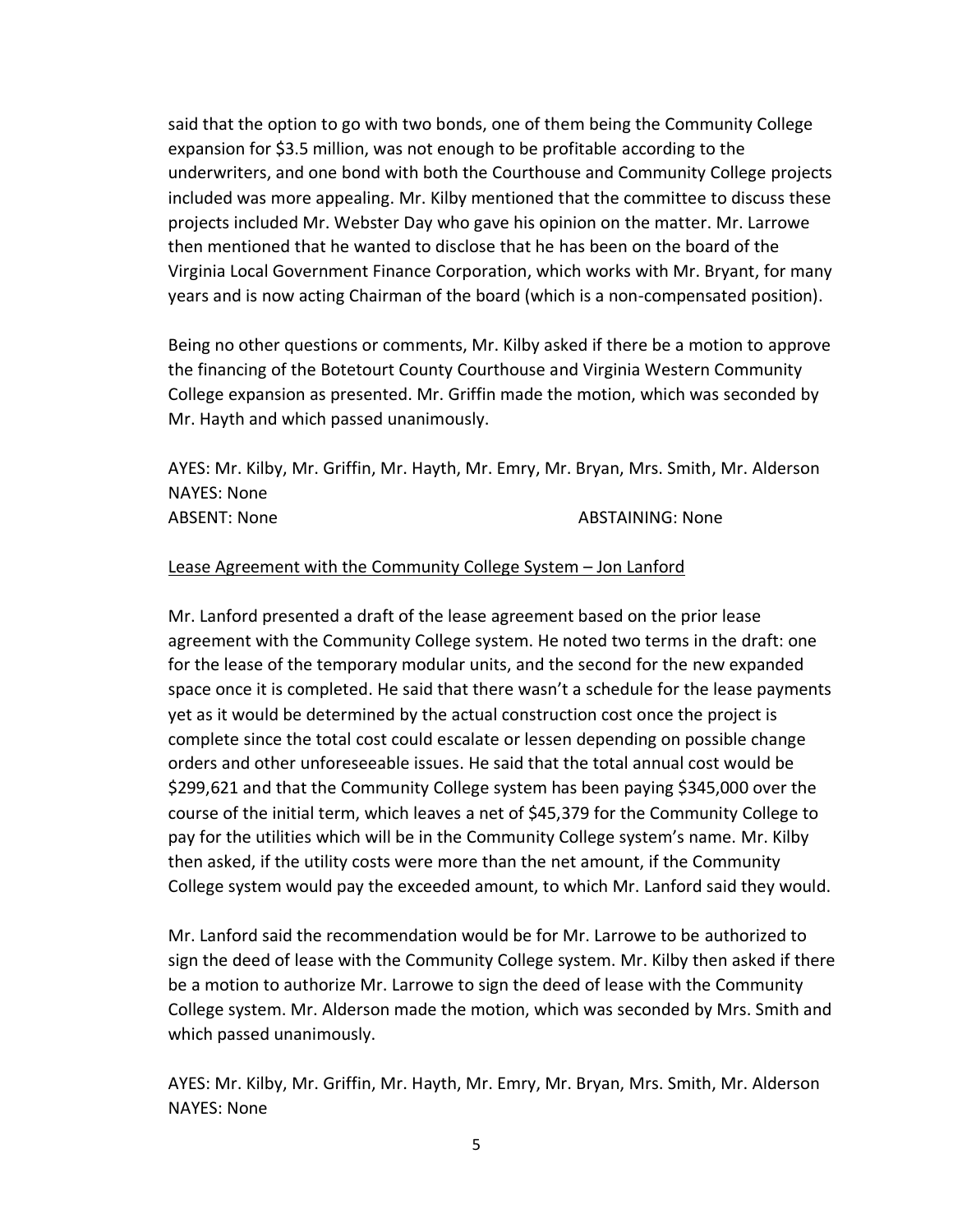#### ABSENT: None ABSTAINING: None

After this motion, the EDA discussed if these projects would be handled similarly to that of the Colonial School project last year. Mr. Larrowe said that the school project was aided primarily by Mr. Jim Whitten, who was an invaluable asset to the project and saved a sizeable portion of money and time to that project, but that Mr. Whitten is also the building inspector for the County and has been an invaluable asset there as well.

Mr. Kilby asked for the following:

Motion to go into Closed Session to discuss the acquisition or disposition of real property for economic development purposes where discussion in open session would adversely affect the County's bargaining position or negotiating strategy namely concerning the Amsterdam (including Greenfield), Blue Ridge, and Buchanan districts, pursuant to Section 2.2-3711 (A) (3) of the Code of Virginia of 1950, as amended.

Motion to go into closed session to discuss prospective businesses or industries or the expansion of existing businesses or industries, in the Amsterdam (including Greenfield), Blue Ridge, Buchanan, and Fincastle districts where no previous announcement has been made of the businesses' or industries' interest in locating or expanding facilities in the community, pursuant to Section 2.2-3711 (A) (5) of the Code of Virginia of 1950, as amended.

Motion to go into closed session to discuss or consider the investment of public funds in the Amsterdam (Greenfield) district where competition or bargaining is involved, where, if made public initially, the financial interest of the governmental unit would be adversely affected., pursuant to Section § 2.2-3711 (A) (6) of the Code of Virginia of 1950, as amended.

Mr. Griffin made the motion, which was seconded by Mr. Hayth and which passed unanimously.

AYES: Mr. Kilby, Mr. Griffin, Mr. Hayth, Mr. Emry, Mr. Bryan, Mrs. Smith, Mr. Alderson NAYES: None ABSENT: None ABSTAINING: None

Mr. Kilby read the following resolution:

BE IT RESOLVED, it is certified that to the best of each Authority member's knowledge only public business matters lawfully exempt from open meeting requirements and only such matters as were identified in the motions to go into Closed Session were heard, discussed or considered during the Closed Session.